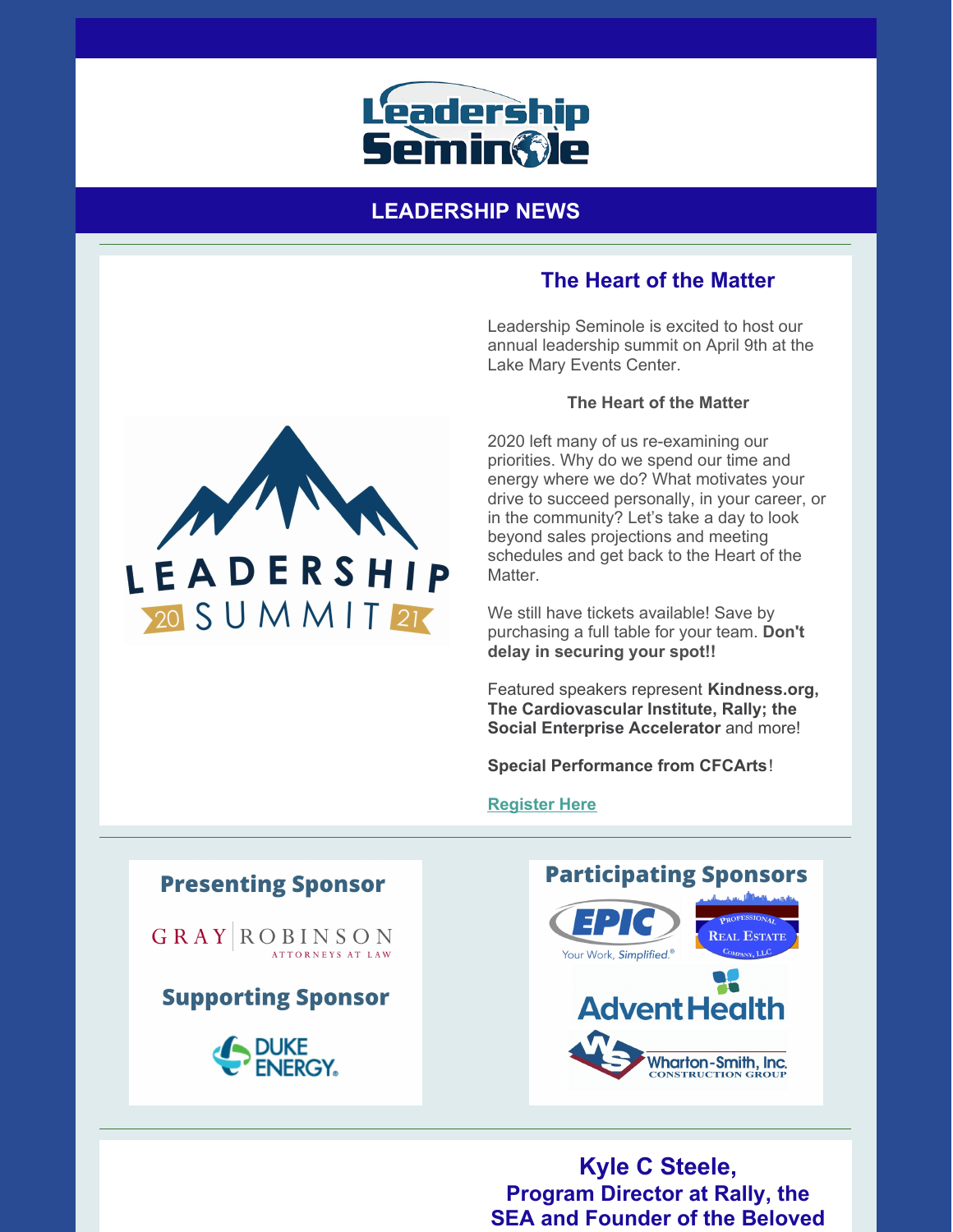

## **Community Framework**

Leadership Seminole is proud to feature Kyle Steele on our Social Enterprise and Corporate Responsibility Panel at this year's Summit. Kyle is committed to helping people find and fearlessly move into the power of their unique story. He is advancing his commitment as the Founder of the Beloved Community Framework, a DE&I and justice and equality consulting agency, Managing Partners of CREDO Conduit, an interdisciplinary co-working community, and Program Director of Rally, an accelerator for social entrepreneurs.

Read his full **Bio [here](https://files.constantcontact.com/206c3f27be/6b6e67d0-1cae-4c46-8afe-7f11b8769819.pdf)**.

# **LEGACY PROJECT**





# **Seminole Show Down!**

**Leadership Seminole Class 29 and 30** are working together to take the Opioid Crisis in Seminole County down for the count!

Join us on **April 10, from 6-9PM** for a COVID-safe event with food, adult beverages, wine auction, DJ, raffle, and more!

Featuring live wrestling matches, including: Matt Morgan (former WWE Wrestler and former Longwood Mayor) vs. Chris Anderson (Seminole County Supervisor of Elections)

#### **[Purchase](https://www.givesignup.org/TicketEvent/SeminoleShowDown) Tickets**

This evening promises to be a great time and will benefit the **Seminole County Sheriff's Office Community Foundation and the AdventHealth Hope & Healing Center**. Consider supporting fellow alumni and their legacy project.

Can't attend the showdown? Show your support by purchasing an OVERCOMER T-Shirt. Walk on Water will donate all proceeds to the new AdventHealth Hope, Health and Healing Center.

**Order [T-Shirt](http://walkonwaterfl.com)**